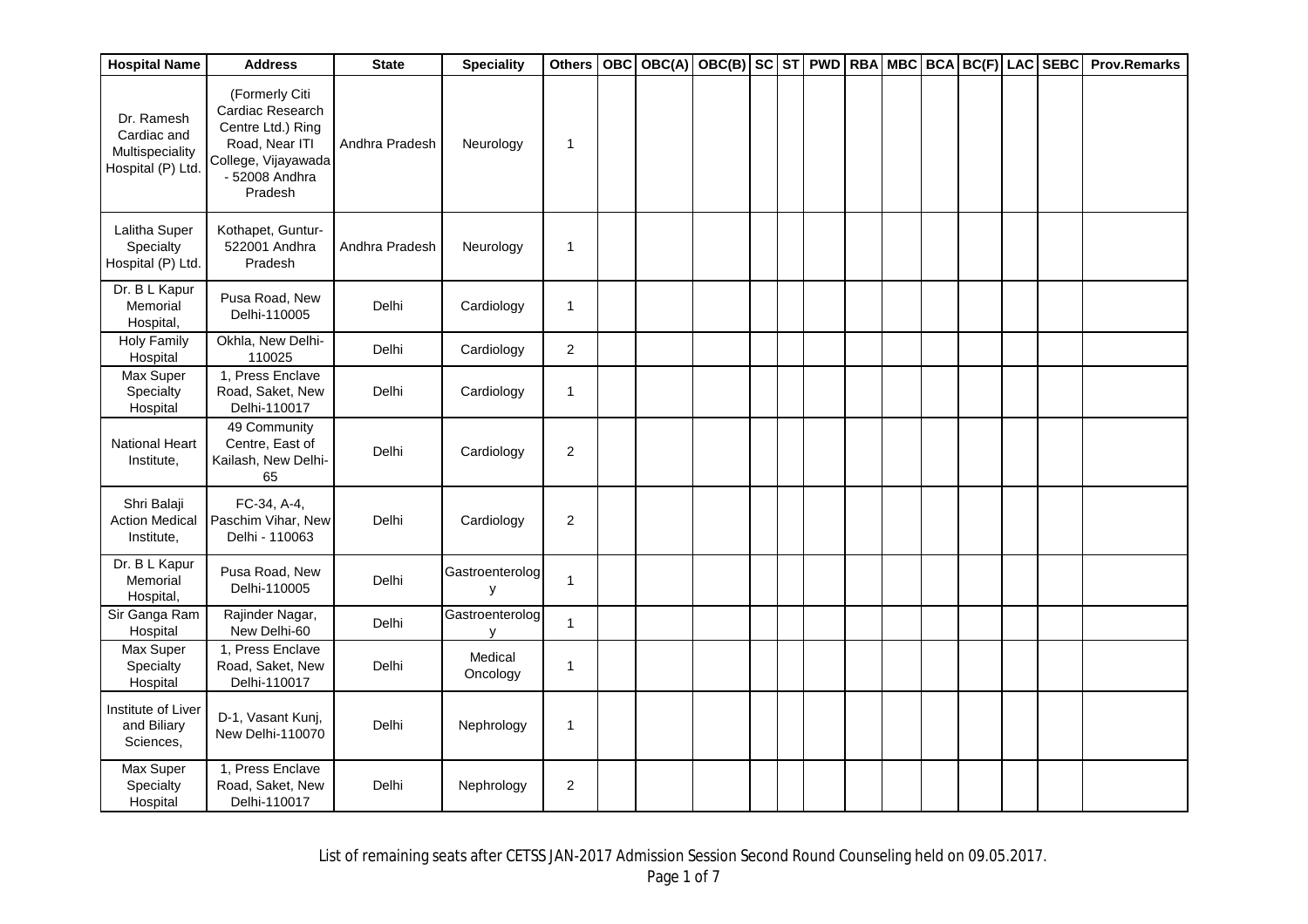| Sir Ganga Ram<br>Hospital                                                   | Rajinder Nagar,<br>New Delhi-60                                                                       | <b>Delhi</b> | Nephrology                 | $\mathbf{1}$ |  |  |  |  |  |  |                                                                                                                                                                   |
|-----------------------------------------------------------------------------|-------------------------------------------------------------------------------------------------------|--------------|----------------------------|--------------|--|--|--|--|--|--|-------------------------------------------------------------------------------------------------------------------------------------------------------------------|
| Army Hospital (R<br>& R)                                                    | Delhi Cantt., New<br>Delhi-10                                                                         | Delhi        | Neurology                  | $\mathbf{1}$ |  |  |  |  |  |  | Subject to<br>acceptance of<br>terms and<br>conditions<br>issued by<br>Defense/hospital<br>and also<br>required to<br>submit an<br>undertaking in<br>this regard. |
| Chacha Nehru<br><b>Bal Chiktsalaya</b>                                      | Geeta Colony, New<br>Delhi-31                                                                         | Delhi        | Paediatric<br>Surgery      | $\mathbf{1}$ |  |  |  |  |  |  |                                                                                                                                                                   |
| Indraprastha<br>Apollo Hospitals                                            | Delhi Mathura Road,<br>Sarita Vihar, New<br>Delhi - 110076                                            | Delhi        | Paediatric<br>Surgery      | $\mathbf 1$  |  |  |  |  |  |  |                                                                                                                                                                   |
| National Institute<br>of Tuberculosis<br>and Respiratory<br><b>Diseases</b> | (Formerly Known as<br>L.R.S. Instt. of T.B.<br>& Allied Scs) Sri<br>Aurobindo Marg,<br>New Delhi - 30 | Delhi        | Thoracic<br>Surgery        | 1            |  |  |  |  |  |  |                                                                                                                                                                   |
| <b>Bankers Heart</b><br>Institute,                                          | Near Tagorenagar,<br>Opp. Suryakiran<br>Complex, Old Padra<br>Road, Vadodara -<br>390015 Gujarat      | Gujarat      | Cardiology                 | $\mathbf{1}$ |  |  |  |  |  |  |                                                                                                                                                                   |
| N M Virani<br>Wockhardt<br>Hospital                                         | Kalawad Road,<br>Rajkot-360005<br>Gujarat                                                             | Gujarat      | Cardiology                 | $\mathbf{1}$ |  |  |  |  |  |  |                                                                                                                                                                   |
| Medanta-The<br>Medicity                                                     | Sector-38, Gurgaon,<br>Haryana-122001                                                                 | Haryana      | Cardio Thoracic<br>Surgery | $\mathbf{2}$ |  |  |  |  |  |  |                                                                                                                                                                   |
| Artemis Health<br>Institute                                                 | Sector 51, Gurgaon-<br>122001 Haryana                                                                 | Haryana      | Cardiology                 | $\mathbf{1}$ |  |  |  |  |  |  |                                                                                                                                                                   |
| Artemis Health<br>Institute                                                 | Sector 51, Gurgaon-<br>122001 Haryana                                                                 | Haryana      | Medical<br>Oncology        | 1            |  |  |  |  |  |  |                                                                                                                                                                   |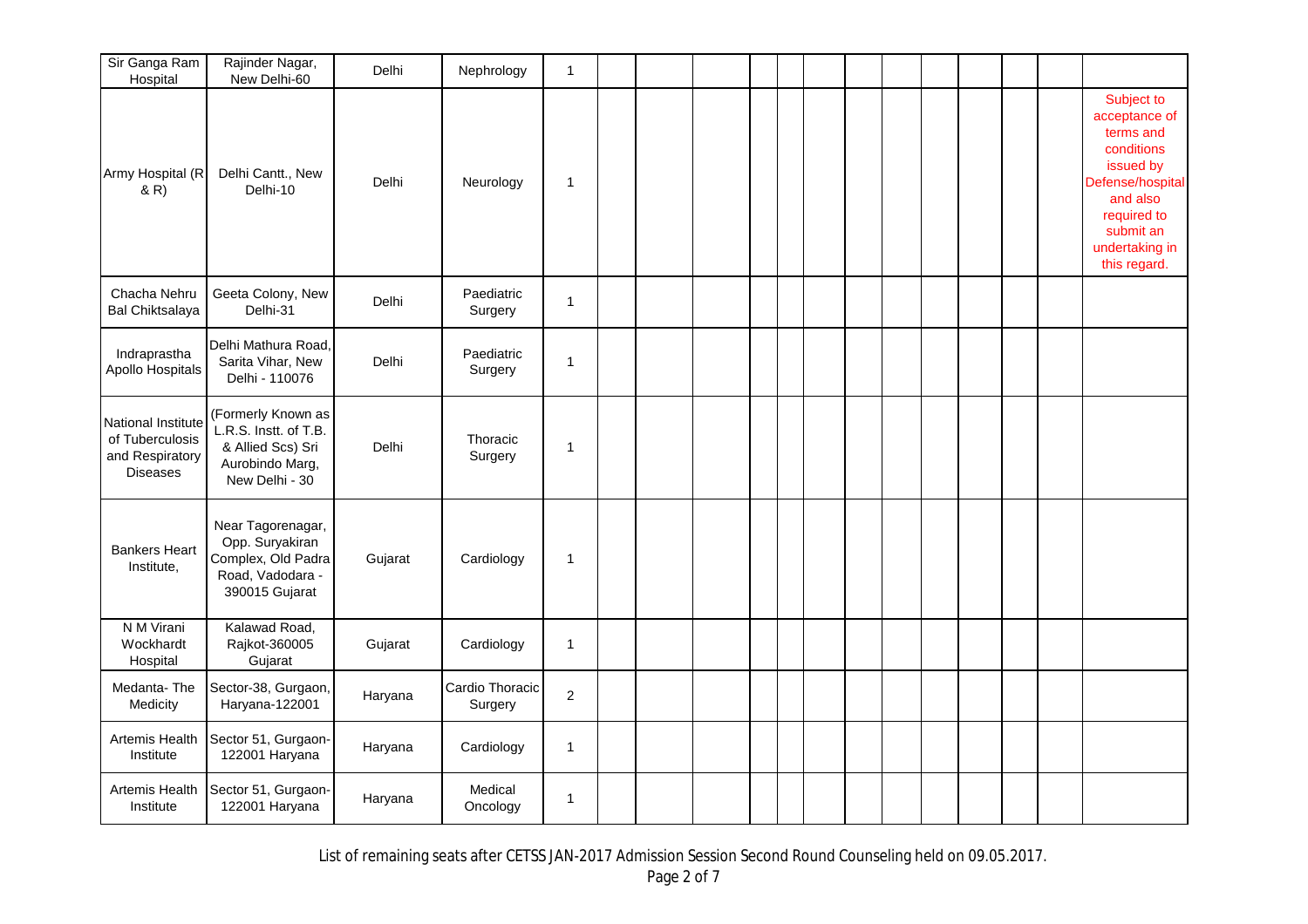| Medanta-The<br>Medicity                               | Sector-38, Gurgaon,<br>Haryana-122001                                                       | Haryana   | Neurology                         | $\mathbf{1}$ |  |  |  |  |  |  |  |
|-------------------------------------------------------|---------------------------------------------------------------------------------------------|-----------|-----------------------------------|--------------|--|--|--|--|--|--|--|
| Paras Hospitals                                       | C-1, Shushant Lok,<br>Phase-1, Gurgaon-<br>122002, Haryana                                  | Haryana   | Neurology                         | $\mathbf{1}$ |  |  |  |  |  |  |  |
| Narayana<br>Hrudayalaya,                              | 258/A,<br>Bommasandra<br>Industrial Area,<br>Anekal Taluk,<br>Bangalore-560099<br>Karnataka | Karnataka | Cardiology                        | $\mathbf{1}$ |  |  |  |  |  |  |  |
| Kasturba<br><b>Medical College</b><br>Hospital        | Dr. B R Ambedkar<br>Circle, Mangalore-<br>575001 Karnataka                                  | Karnataka | Gastroenterolog<br>у              | $\mathbf{1}$ |  |  |  |  |  |  |  |
| Narayana<br>Hrudayalaya,                              | 258/A,<br>Bommasandra<br>Industrial Area,<br>Anekal Taluk,<br>Bangalore-560099<br>Karnataka | Karnataka | Neurology                         | $\mathbf 1$  |  |  |  |  |  |  |  |
| Narayana<br>Hrudayalaya,                              | 258/A,<br>Bommasandra<br>Industrial Area,<br>Anekal Taluk,<br>Bangalore-560099<br>Karnataka | Karnataka | Peripheral<br>Vascular<br>Surgery | $\mathbf{1}$ |  |  |  |  |  |  |  |
| Ananthapuri<br>Hospitals and<br>Research<br>Institute | Chacka NH Bypass,<br>Thiruvananthapura<br>m Kerala-695024                                   | Kerala    | Cardiology                        | 4            |  |  |  |  |  |  |  |
| Kerala Institute<br>of Medical<br>Sciences            | P B No.1, Anayara<br>P O, Trivandrum,<br>Kerala                                             | Kerala    | Cardiology                        | $\mathbf{1}$ |  |  |  |  |  |  |  |
| Little Flower<br>Hospital &<br>Research<br>Centre,    | Post Box No. 23,<br>ANGAMALY -<br>683572 Kerala                                             | Kerala    | Cardiology                        | $\mathbf{1}$ |  |  |  |  |  |  |  |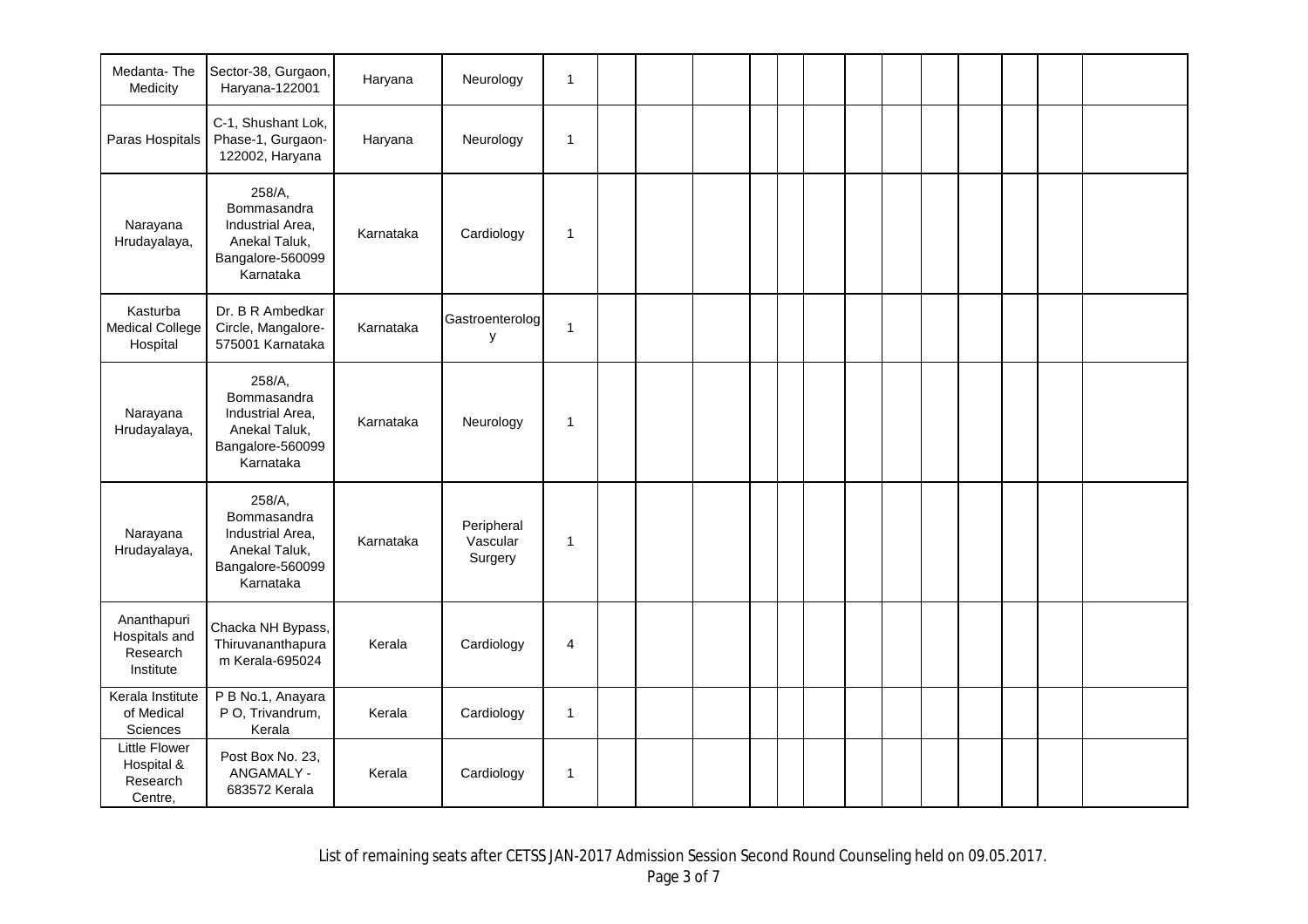|                                                    | Pachalam,<br>Lourdes Hospital Ernakulam, KOCHI-<br>682012 Kerala                                                 | Kerala      | Cardiology          | $\mathbf{1}$   |  |  |  |  |  |  |  |
|----------------------------------------------------|------------------------------------------------------------------------------------------------------------------|-------------|---------------------|----------------|--|--|--|--|--|--|--|
| Malabar Institute<br>of Medical<br><b>Sciences</b> | Mini Bye Pass,<br>Govindapuram P.o,<br>KOZHIKODE-<br>673016 Kerala                                               | Kerala      | Cardiology          | $\overline{4}$ |  |  |  |  |  |  |  |
| <b>Medical Trust</b><br>Hospital                   | M. G. Road, KOCHI-<br>16 Kerala                                                                                  | Kerala      | Cardiology          | $\overline{2}$ |  |  |  |  |  |  |  |
| Prince Aly Khan<br>Hospital                        | Aga Hall, Nesbit<br>Road, Mazagaon,<br>Mumbai-400010<br>Maharashtra                                              | Maharashtra | Medical<br>Oncology | $\mathbf{1}$   |  |  |  |  |  |  |  |
| K.E.M. Hospital,                                   | 489, Rasta Peth,<br>Sardar Moodliar<br>Road, Pune-411011<br>Maharashtra                                          | Maharashtra | Neonatology         | $\mathbf{1}$   |  |  |  |  |  |  |  |
| Jaslok Hospital<br>& Res. Centre                   | 15, Deshmukh<br>Marg, Mumbai-26<br>Maharashtra                                                                   | Maharashtra | Neurology           | $\mathbf{1}$   |  |  |  |  |  |  |  |
| Poona Hospital<br>& Research<br>Centre             | 27 Sadashivpeth,<br>Pune-30<br>Maharashtra                                                                       | Maharashtra | Neurology           | $\mathbf{1}$   |  |  |  |  |  |  |  |
| Sahyadri<br>Speciality<br>Hospital                 | 30-C, Erandwane,<br>Karve Road, Pune -<br>411004<br>Maharashtra                                                  | Maharashtra | Neurology           | $\mathbf{1}$   |  |  |  |  |  |  |  |
| Apollo Hospital                                    | Plot No. 251 Sainik<br>School Road Unit-<br>15, Bhubaneshwar<br>Orissa-751005                                    | Orissa      | Cardiology          | 1              |  |  |  |  |  |  |  |
| Fortis Hospital                                    | Sector-62, Phase-<br>VIII, Mohali-160062<br>Punjab                                                               | Punjab      | Cardiology          | $\mathbf{1}$   |  |  |  |  |  |  |  |
| Max Super<br>Specialty<br>Hospital                 | A Unit of Hometrail<br>Estate Pvt Ltd. Civil<br><b>Hospital Premises</b><br>Phase - VI, Mohali-<br>160055 Punjab | Punjab      | Cardiology          | $\mathbf{1}$   |  |  |  |  |  |  |  |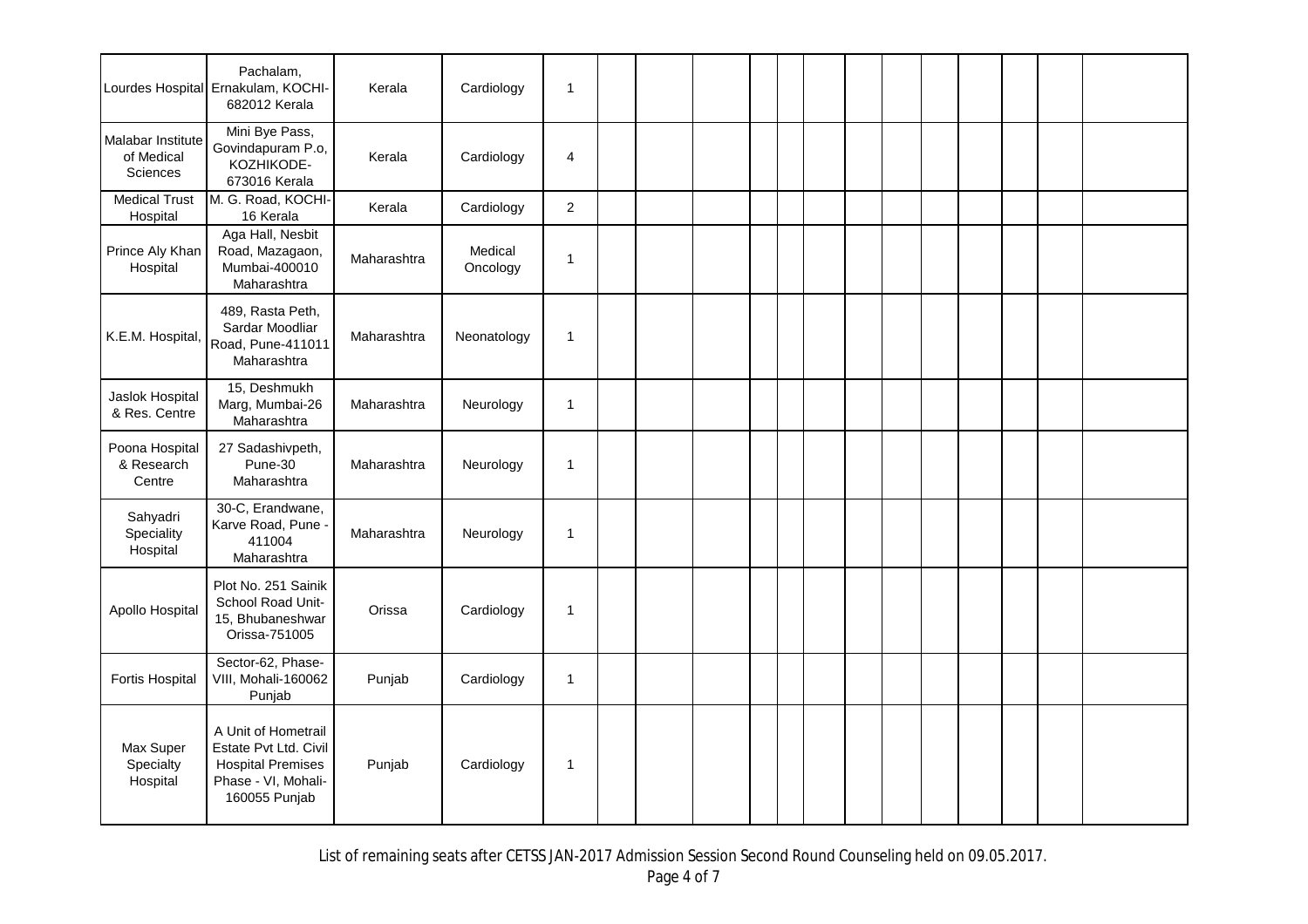| Satguru Pratap<br>Singh Apollo<br>Hospital    | Sherpur Chowk,<br>Ludhiana -141003<br>Punjab                                                                                                                              | Punjab            | Neurology                  | $\mathbf{1}$     |  |  |  |  |  |  |  |
|-----------------------------------------------|---------------------------------------------------------------------------------------------------------------------------------------------------------------------------|-------------------|----------------------------|------------------|--|--|--|--|--|--|--|
| Santokbha<br>Durlabji<br>Memorial<br>Hospital | Bhawani Singh<br>Marg, JAIPUR - 15<br>Rajasthan                                                                                                                           | Rajasthan         | Gastroenterolog<br>y       | $\mathbf{1}$     |  |  |  |  |  |  |  |
| Southern<br>Railway HQ<br>Hospital            | Aynavaram,<br>Perumbur,<br>CHENNAI-23 Tamil<br>Nadu                                                                                                                       | <b>Tamil Nadu</b> | Cardio Thoracic<br>Surgery | $\boldsymbol{2}$ |  |  |  |  |  |  |  |
| <b>Frontier Lifeline</b><br>Hospital          | <b>International Centre</b><br>for Cardio Thoracic<br>& Vascular<br>Diseases, R-30-C,<br>Ambattur Industrial<br>Estate Road,<br>Mogappair, Chennai-<br>600 101 Tamil Nadu | <b>Tamil Nadu</b> | Cardiology                 | 1                |  |  |  |  |  |  |  |
| K.G. Hospital &<br>PG Medical<br>Institute    | No.5, Arts College<br>Rd, COIMBATORE-<br>18 Tamil Nadu                                                                                                                    | <b>Tamil Nadu</b> | Cardiology                 | $\mathbf 1$      |  |  |  |  |  |  |  |
| Kovai Medical<br>Centre,                      | Post Box No. 3209,<br>Avinashi Road, Civil<br>Arodrom Post,<br>COIMBATORE-<br>641014 Tamil Nadu                                                                           | <b>Tamil Nadu</b> | Cardiology                 | $\overline{2}$   |  |  |  |  |  |  |  |
| Vadamalayan<br>Hospital,                      | 15, Jawahar Road,<br>Chokkikulam,<br>Madurai-625002<br><b>Tamil Nadu</b>                                                                                                  | <b>Tamil Nadu</b> | Cardiology                 | 1                |  |  |  |  |  |  |  |
| Vijaya Hospital                               | 180 NSK Road,<br>Vadapalani,<br>CHENNAI -26 Tamil<br>Nadu                                                                                                                 | <b>Tamil Nadu</b> | Cardiology                 | $\overline{c}$   |  |  |  |  |  |  |  |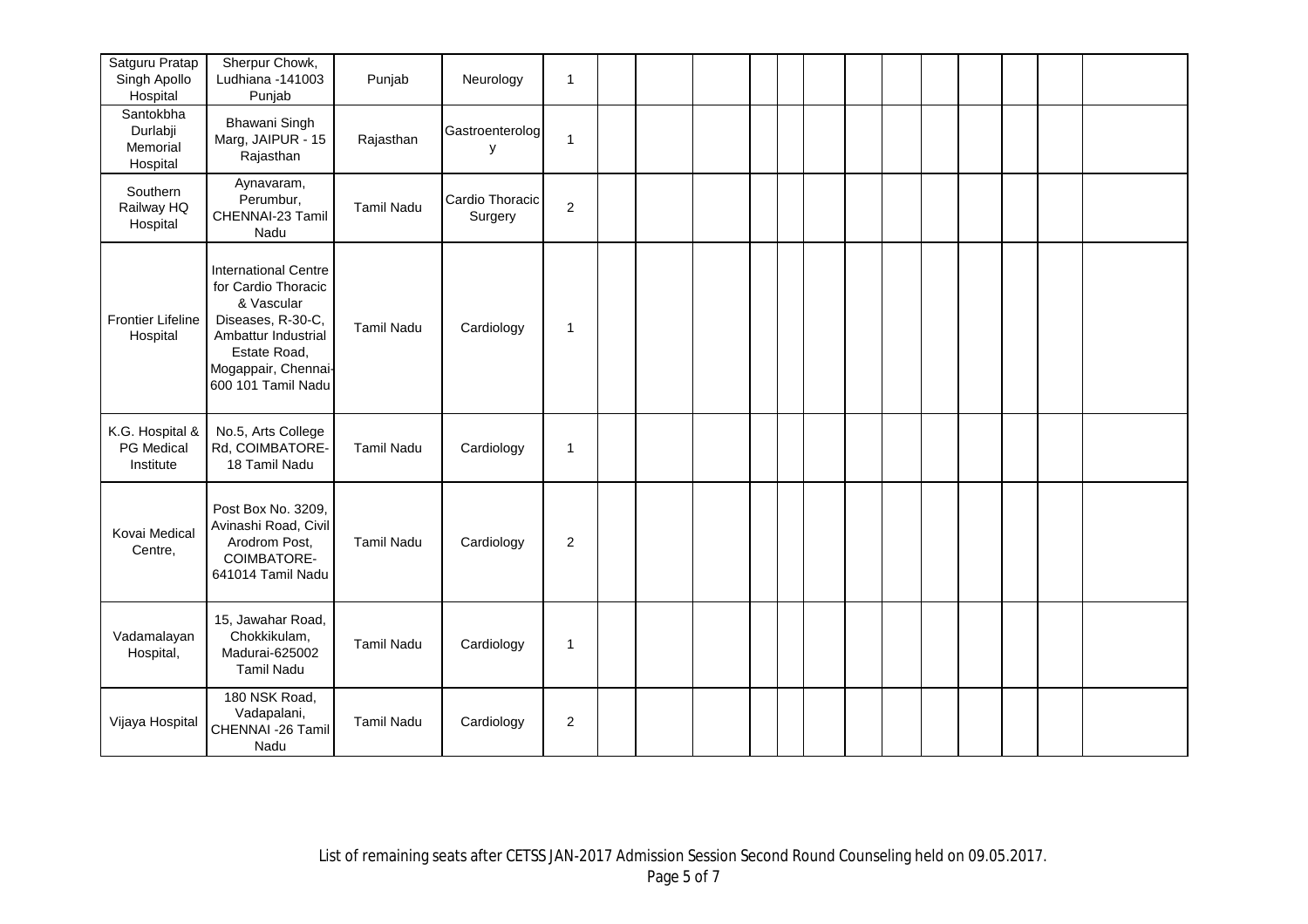| Kovai Medical<br>Centre,                    | Post Box No. 3209,<br>Avinashi Road, Civil<br>Arodrom Post,<br>COIMBATORE-14<br><b>Tamil Nadu</b>             | <b>Tamil Nadu</b>    | Neuro Surgery              | $\mathbf{1}$            |  |  |  |  |  |  |  |
|---------------------------------------------|---------------------------------------------------------------------------------------------------------------|----------------------|----------------------------|-------------------------|--|--|--|--|--|--|--|
| Global Hospitals<br>Ltd.,                   | 6-1-1070/1 to 4,<br>Lakdi-Ka-Pool,<br>Hyderabad-4<br>Telangana                                                | Telangana            | Cardio Thoracic<br>Surgery | $\overline{\mathbf{4}}$ |  |  |  |  |  |  |  |
| Krishna Institute<br>of Medical<br>Sciences | 1-8-31/1, Minister<br>Road,<br>Secunderabad -<br>500003 Telangana                                             | Telangana            | Cardio Thoracic<br>Surgery | 1                       |  |  |  |  |  |  |  |
| <b>STAR</b><br><b>HOSPITAL</b>              | 8-2-596/5, RD. NO-<br>10 BANJARA HILLS<br>HYDERABAD-500<br>034 Telangana                                      | Telangana            | Cardio Thoracic<br>Surgery | $\mathbf{1}$            |  |  |  |  |  |  |  |
| SunShine<br>Hospitals                       | 1-7-201 to 205 PG<br>Road, Beside<br>Paradise Hotel,<br>Secunderabad-03<br>Telangana                          | Telangana            | Cardio Thoracic<br>Surgery | $\overline{2}$          |  |  |  |  |  |  |  |
| Care Hospital,                              | The Institute of<br><b>Medical Sciences</b><br>Road No. 1, Banjara<br>Hills, Hyderabad -<br>5000 34 Telangana | Telangana            | Neurology                  | $\mathbf{1}$            |  |  |  |  |  |  |  |
| Metro Heart<br>Institute                    | X-1, Sector-12,<br>Noida-201301, Uttar<br>Pradesh                                                             | <b>Uttar Pradesh</b> | Cardiology                 | $\overline{2}$          |  |  |  |  |  |  |  |
| Apollo<br>Gleneagles<br>Hospitals           | 58, Canal Circular<br>Road, Kolkata-<br>700054 West<br>Bengal                                                 | West Bengal          | Cardio Thoracic<br>Surgery | 4                       |  |  |  |  |  |  |  |
| B.M. Birla Heart<br>Research<br>Centre,     | 1/1 National Library<br>Avenue, KOLKATA<br>27 West Bengal                                                     | West Bengal          | Cardio Thoracic<br>Surgery | $\mathbf{1}$            |  |  |  |  |  |  |  |